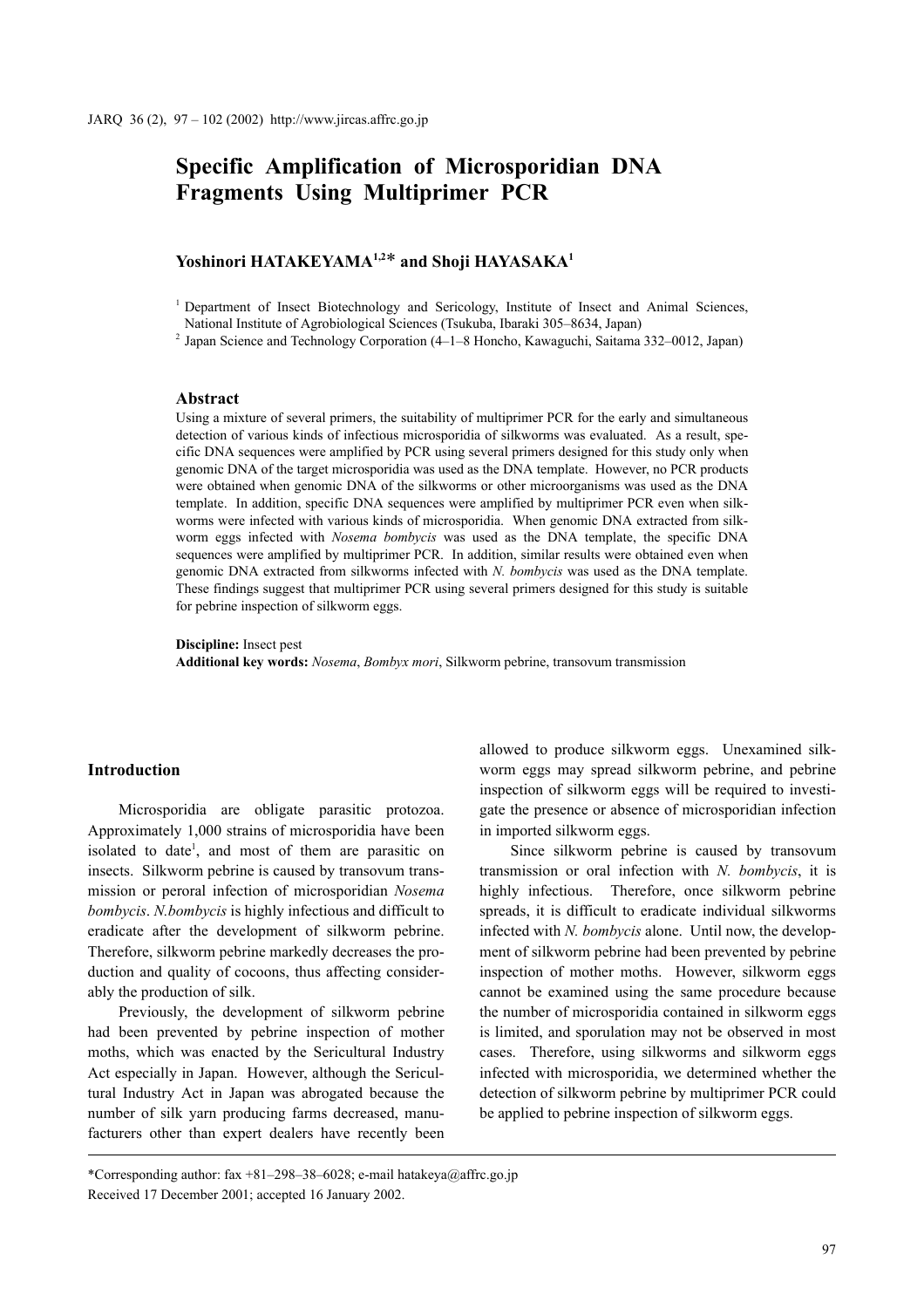### **Materials and methods**

#### **Microsporidia**

Strains of *N. bombycis* NIS-001, *Vairimorpha* sp. NIS-M11, *Vairimorpha* sp. NIS-M12, and *Pleistophora* sp. Sd-NU stored at the Institute of Insect and Animal Sciences, National Institute of Agrobiological Sciences, Independent Administrative Institution were used in this study. *Vairimorpha necatrix* was kindly provided by the Laboratory of Applied Entomology, College of Bioresource Sciences, Nihon University.

#### **Primers**

PCR primers specific to microsporidia were designed by comparing DNA sequences registered to a database with newly analyzed DNA sequences of microsporidia (Table 1). NBEF 35F and NBEF957R were prepared based on DNA sequences of an elongation factor of *N. bombycis* (Accession No. AB009600). M11- 96F and M11-822R were prepared based on DNA sequences of the small subunit rRNA gene of *Vairimorpha* sp. NIS-M11 (Acc. No. D85501). V70-176F and V70-1898R were prepared based on DNA sequences of the hsp70 gene of *Vairimorpha* sp. NIS-M12. PCR primers for NIS-M12 can also be used to detect DNA sequences derived from *V. necatrix* (Acc. No. AF008215). PSDF1 and PSDR450 were prepared based on DNA sequences of the small subunit rRNA gene of *Pleistophora* sp. Sd-NU (Acc. No. D85000).

## **Preparation of silkworms infected with microsporidia**

Silkworms were infected with microsporidia by the inoculation of approximately  $10<sup>4</sup>$  of spores to newly exuviated silkworms at stages 3–4. That is, an artificial diet soaked in a solution containing spores of microsporidia was ingested by silkworms over 24 h. Subsequently, 1 silkworm was picked up and stored in a deep freezer every day from the second day after the inoculation of microsporidia.

## **Preparation of silkworm eggs infected with microsporidia**

Silkworm eggs infected with microsporidia were prepared by the inoculation of  $10<sup>5</sup>$  of spores to newly exuviated silkworm larvae at stage 3, 4 or 5. That is, an artificial diet soaked in a solution containing spores of microsporidia was ingested by silkworms over 24 h. Thereafter, silkworms were maintained normally to obtain silkworm moths and eggs.

# **Extraction of genomic DNA from microsporidian spores**

To extract genomic DNA from spores of microsporidia, 10 mg of spores were initially placed in a 1.5-mL plastic tube, and then washed with a STE buffer solution containing 10 mmol/L Tris-HCl, pH 8.0, 1 mmol/L EDTA, pH 8.0, and 10 mmol/L NaCl. After washing, the spores were crushed by vortically mixing with 50 mg of glass beads (G-8772, SIGNA Co.) and 200 L of STE buffer solution for 30 s. Subsequently, the crushed spores were heated at 95ºC for 5 min, and then 150 L of the supernatant was recovered, from which DNA was extracted using the ethanol precipitation method<sup>8</sup>.

## **Recovery of genomic DNA using a pen-type microhomogenizer**

One silkworm stored in a deep freezer was placed in a 1.5-mL Eppendorf tube, and then homogenized using a pen-type microhomogenizer 233A2 (Iuchiseieido Co.). After homogenization, Distilled Water (D.W.) was added to adjust the total volume to 400 µL, followed by the addition of the same volume of Tris-Phenol. After gentle swirling, the sample solution was centrifuged to recover the aqueous phase. This procedure was repeated twice,

| Target<br>strains | Primers               | Sequence                                                                   |
|-------------------|-----------------------|----------------------------------------------------------------------------|
| Nb                | NBEF 35F<br>NBEF957R  | 5'-TGGCGCTGTTGATAAGAGATT-3<br>5'-AATTTAGCAACACAAGCCTTAT-3'                 |
| M11               | M11-96F<br>M11-822R   | 5'-CTCGAATTAGAAAATTCTCTCAA-3'<br>5'-TACTTTATTTAATGTACATTTGAAAA-3'          |
| M12               | V70-176F<br>V70-1898R | 5'-CAAATGACAGGGAAAGAAATAAGTTCCA-3'<br>5'-TTA A ATATTTTGTGCTATA GCTTACTC-3' |
| <b>PSD</b>        | PSDF1<br>PSDR450      | 5'-CACCAGGTTGATTCTGCCTGACG-3'<br>5'-GCTCCGCCTCTCTTTCCGTCTCC-3'             |

# **Table 1. List of PCR primers**

Nb: *Nosema bombycis*, M11: *Vairimorpha* sp. NIS-M11, M12: *Vairimorpha* sp. NIS-M12, PSD: *Pleistophora* sp. Sd-NU.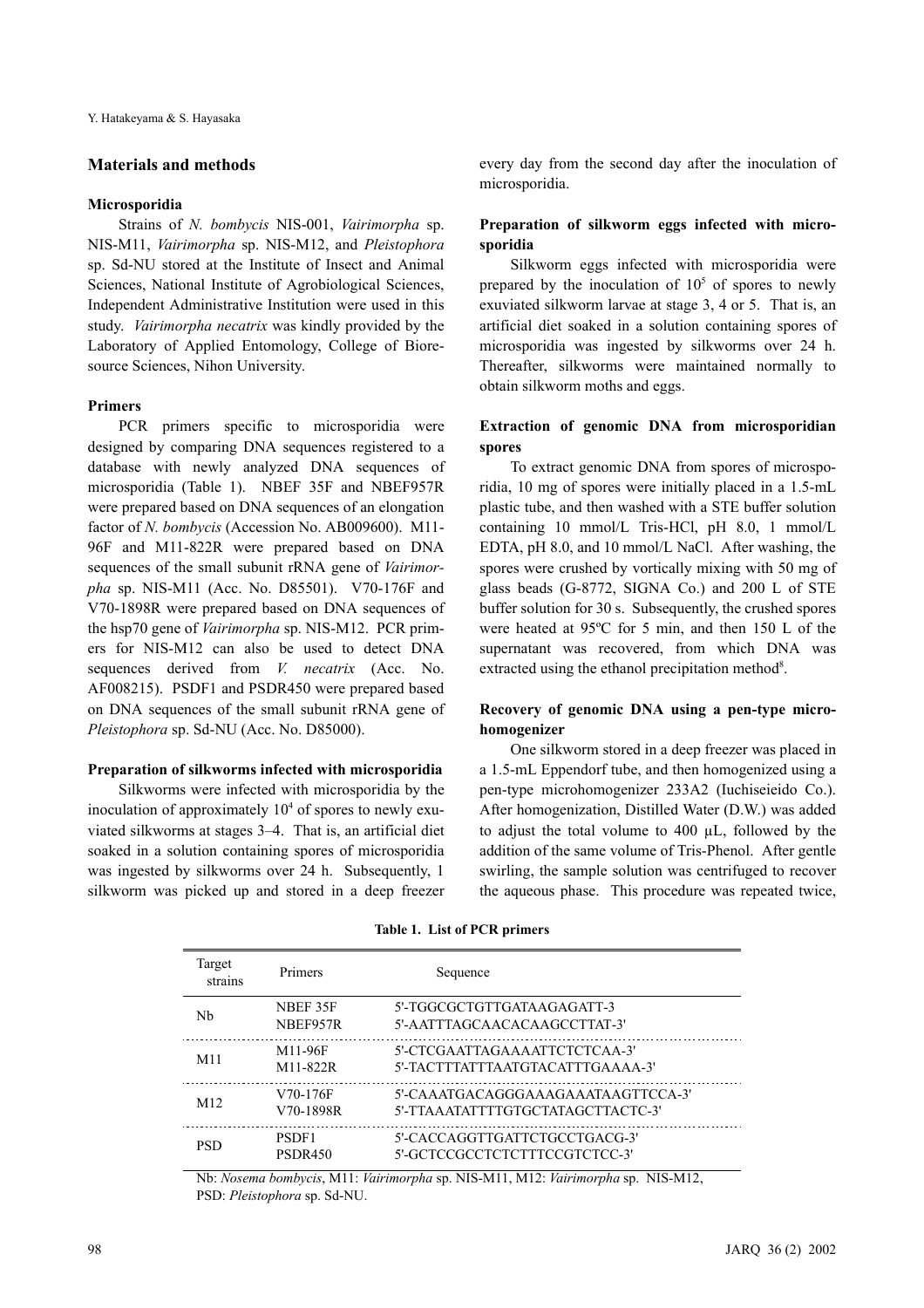followed by the addition of the same volume of chloroform. After gentle swirling, the sample solution was centrifuged again. Subsequently,  $0.1 \times$  volume of 3 mol/L sodium acetate buffer solution (pH 5.2) was added to the aqueous phase, followed by ethanol precipitation by the addition of  $2.5 \times$  volumes of 99.5% ethanol. The precipitate was recovered by centrifugation before dissolving in 50 µL of TE buffer solution.

# **Recovery of DNA from silkworm eggs using the KOH method**

DNA was extracted from silkworm eggs using the KOH method<sup>10</sup>. That is, 1, 5, 10, and 20 silkworm eggs were independently placed in an Eppendorf tube, followed by the addition of 500 µL of 30% KOH. The sample solution was allowed to stand for about 20 min until the color of the silkworm eggs turned red. After confirming the color change, KOH was removed, and then the silkworm eggs were washed twice with 500 µL of D.W. and once with 1 mol/L HCl in order to return to the neutrality. The silkworm eggs were then washed twice with D.W., and gently swirled after the addition of 500 µL of 2% SDS solution. Subsequently, the same volume of Tris-Phenol was added, and the solution was centrifuged after gentle swirling to recover the aqueous phase. Phenol extraction was performed twice, and then ethanol precipitation was performed after washing with chloroform. In addition, the extracted DNA was rinsed twice with 70% ethanol before dissolution in 100 µL of TE solution.

#### **Multiprimer PCR**

Table 1 shows the respective primers used for PCR. PCR was carried out as follows: after preheating of the reaction mixture ultimately containing 10 mmol/L Tris-HCl (pH 8.9), 50 mmol/L KCl, 1.5 mmol/L MgCl2, 0.2 mmol/L dNTP, 0.5  $\mu$ mol/L of the respective primers, and 10 ng of template DNA at 98ºC for 5 min and subsequent cooling on ice, 2.5 units of Z-Taq DNA polymerase (TAKARA Syuzo Co.) were added, followed by 35 cycles of denaturing at 94ºC for 2 s, annealing at 55ºC for 2 s, and extension at 72ºC for 10 s using GeneAmp PCR System 9700 (Applied Biosystems Co.). After PCR, a 5 µL aliquot of the PCR mixture was mixed with 5 µL TE buffer and 2 µL 40% sucrose containing 0.25% BPB and subjected to 2% agarose gel (Type-II medium EEO A-6877, Sigma Co.) electrophoresis with 200bp DNA size markers. The gels were stained with ethidium bromide.

# **Results**

#### **Evaluation by multiprimer PCR**

PCR was carried out using primers designed for this study and genomic DNA conventionally purified and extracted from silkworms and several kinds of microsporidia as the DNA templates. As a result, PCR products specific to the respective strains of microsporidia were obtained when genomic DNA of the microsporidia was used as the DNA template. Subsequently, it was confirmed that target PCR products alone were obtained even when a mixture of several primers specific to the respective strains of microsporidia was used, resulting in amplification of specific DNA sequences alone without amplification of any other DNA sequences (Fig. 1).

#### **Evaluation of the specificity of primers**

It was confirmed that the PCR primers designed for this study did not react with genomic DNA extracted from silkworms, the host. Therefore, no PCR products were definitely obtained by multiprimer PCR when genomic DNA extracted from the silkworms was used as



#### **Fig. 1. Detection of microsporidia using multiprimer PCR**

Lane 1: 200 bp. DNA marker,

- 2: product marker,
- 3: *N. bombycis* NIS-001,
- 4: *Vairimorpha* sp. NIS-M11,
- 5: *Vairimorpha* sp. NIS-M12,
- 6: *Pleistophora* sp. Sd-NU,
- 7: *V. necatrix*,
- 8: *Bombyx mori*,
- 9: primer only (control).

NIS-M12: *Vairimorpha* sp.NIS-M12, NbNIS-001: *N. bombycis* NIS-001, NIS-M11: *Vairimorpha* sp. NIS-M11, PSD Sd-NU: *Pleistophora* sp. Sd-NU.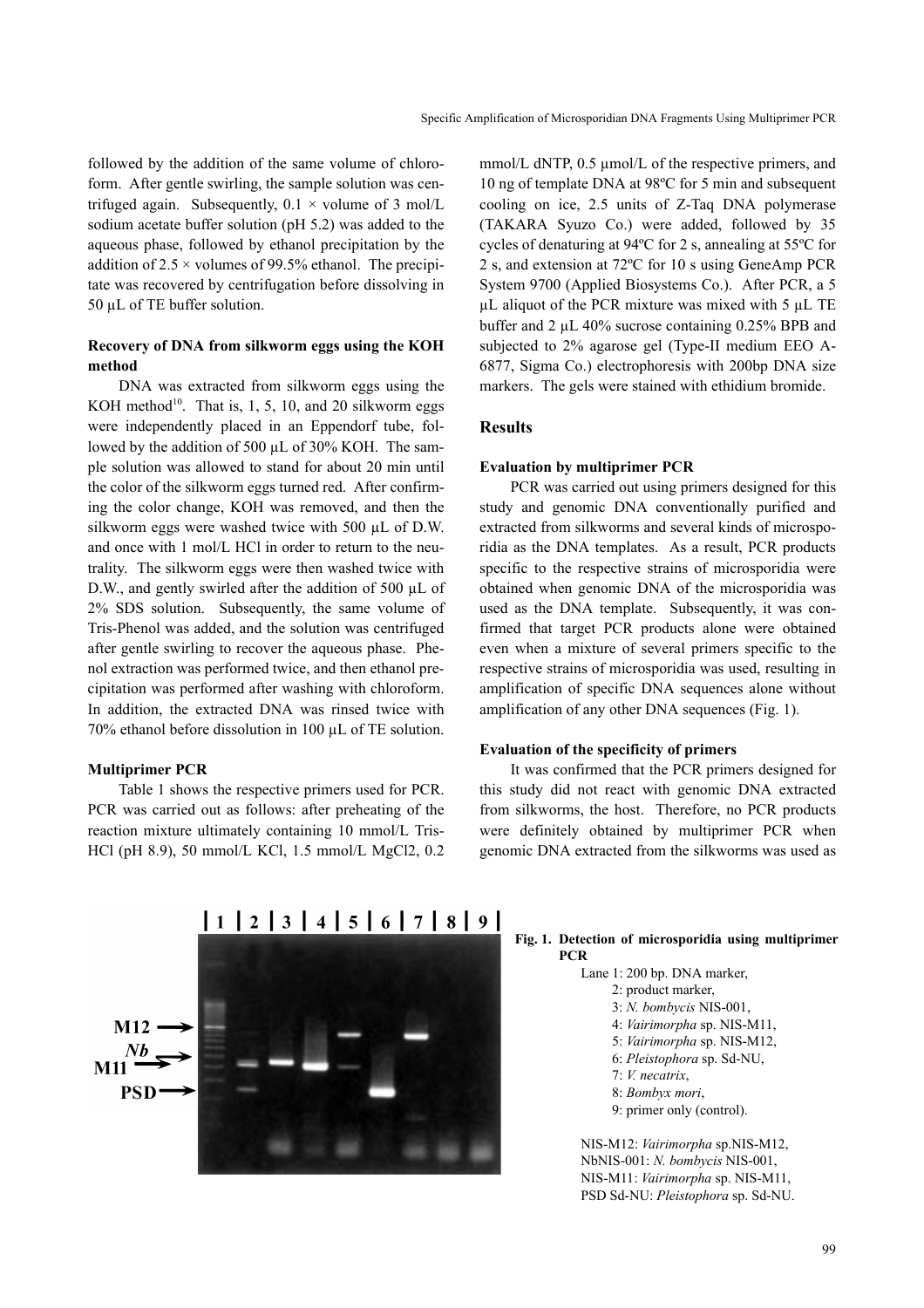the DNA template. In addition, similar results were obtained even when a mixture of genomic DNA of microsporidia was used as the DNA template. Furthermore, we carried out multiprimer PCR using genomic DNA extracted from *Beauveria hassiana* and *Escherichia coli* as the DNA templates to confirm that these PCR primers did not react with other pathogenic microorganisms growing in a similar environment. As a result, no PCR products were obtained. Therefore, it was confirmed that the PCR primers designed for this study reacted specifically with microsporidia (Fig. 2).

# **Differentiation of complex infection with several strains of microsporidia**

To confirm the suitability of multiprimer PCR for differentiating several strains of infectious microsporidia of silkworms, PCR was carried out using a mixture of genomic DNA extracted from *Vairimorpha* sp. NIS-M11, *Vairimorpha* sp. NIS-M12, and *Pleistophora* sp. Sd-NU as the DNA templates or using genomic DNA from these strains of microsporidia independently as the DNA template. As a result, similar results were obtained regardless of the presence or absence of complex infection with several strains of microsporidia. These findings indirectly suggest that complex infection with several strains of microsporidia does not influence the results of multiprimer PCR (Fig. 3).

#### **Pebrine inspection of infected silkworms**

When PCR was carried out using genomic DNA extracted from silkworms infected with microsporidia as the DNA template, PCR products were obtained 2 days after inoculation. As shown in Fig. 4, the amount of PCR products increased day by day, probably because infectious microsporidia proliferated every day in the host. These findings suggest that *N. bombycis* can be detected from the second day of infection. In addition, PCR products were definitely obtained when  $10<sup>4</sup>$  of spores were inoculated to newly exuviated silkworms at stage 3 or 4 (data not shown).

# **Pebrine inspection of silkworm eggs using multiprimer PCR**

When PCR was carried out using genomic DNA extracted from silkworm eggs infected with *N. bombycis* obtained from mother moths to which the microsporidia were inoculated at stage 5, PCR products were obtained even from 1 silkworm egg. The amount of PCR products increased with the number of silkworm eggs examined (Fig. 5), suggesting that *N. bombycis* infection can be detected regardless of the number of silkworm eggs examined. That is, *N. bombycis* infection can be detected using at least 1 silkworm egg. However, silkworm eggs could not be obtained from mother moths to





Lane 1: 200 bp. DNA marker, lane 2: *N. bombycis* NIS-001, lane 3: *Bombyx mori* , lane 4: *B. bassiana,* lane 5: *E. coli.*



#### **Fig. 3. Multiprimer PCR for complex infection with several strains of microsporidia**

Lane 1: 200 bp. DNA marker, lane 2: mixture of 3 PCR products of genomic DNA from *Vairimorpha* sp. NIS-M11, *Vairimorpha* sp. NIS-M12, and *Pleistophora* sp. Sd-NU, lane 3: PCR products of a mixture of genomic DNA from *Vairimorpha* sp. NIS-M11, *Vairimorpha* sp. NIS-M12, and *Pleistophora* sp. Sd-NU, lane 4: PCR products of a mixture of genomic DNA from 3 different strains of microsporidia and genomic DNA from silkworms , lane 5: primer only (control).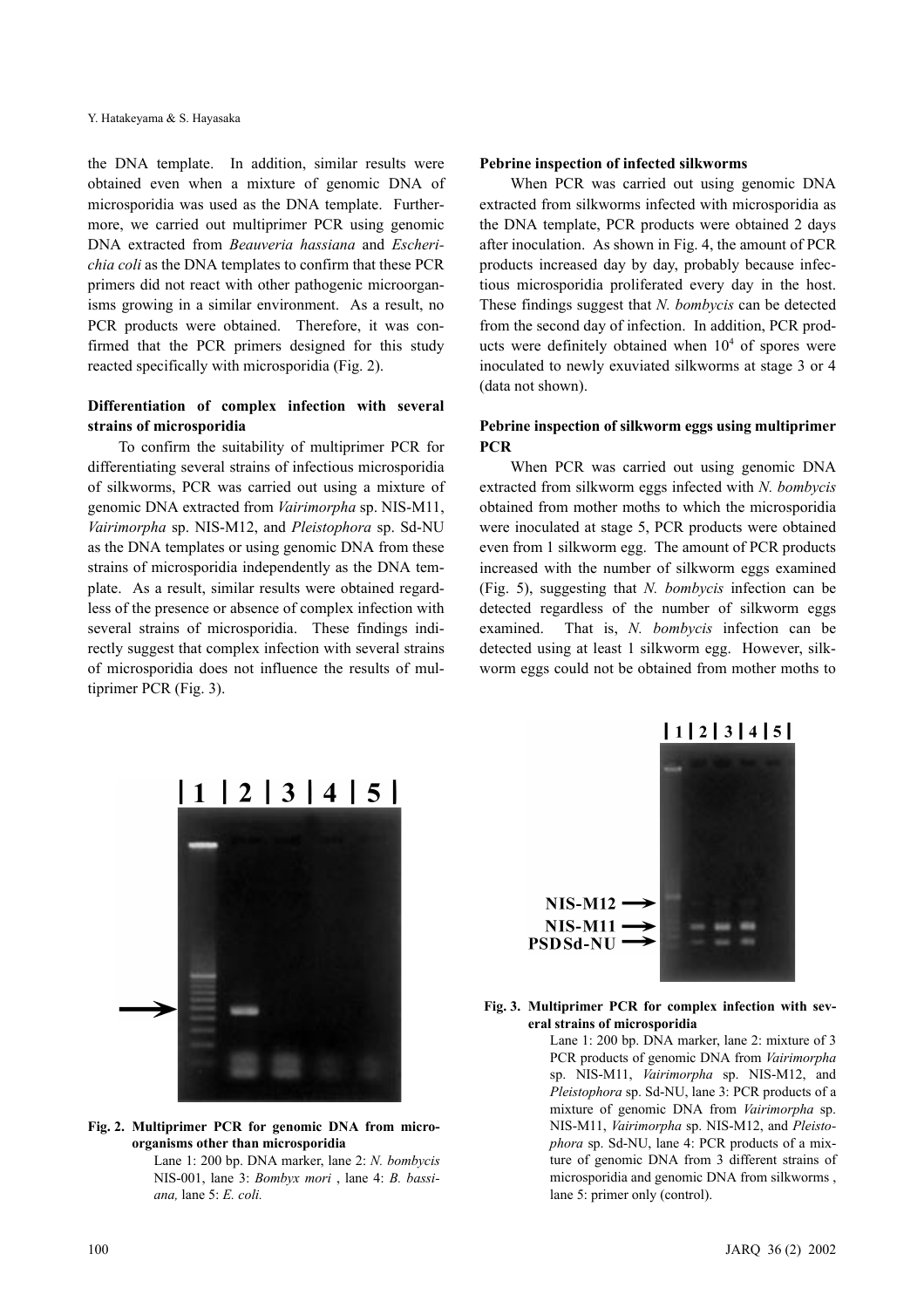

#### **Fig. 4. Pebrine inspection of infected silkworms**

Lane 1: 200 bp. DNA size marker, lanes 2–11: PCR products obtained on the respective days after inoculation, lane 12: *N. bombycis,* lane 13: primer only (control).

which *N. bombycis* was inoculated at stage 3 or 4. Although PCR products were not obtained by multiprimer PCR when genomic DNA extracted from 20 silkworm eggs infected with *Vairimorpha* sp. NIS-M11 was used as the DNA template, PCR products were



#### **Fig. 5. Pebrine inspection of silkworm eggs using multiprimer PCR**

Lane 1: 200 bp. DNA size marker, lane 2: PCR products of genomic DNA from 1 silkworm egg, lane 3: PCR products of genomic DNA from 5 silkworm eggs, lane 4: PCR products of genomic DNA from 10 silkworm eggs, lane 5: PCR products of genomic DNA from 20 silkworm eggs, lane 6: PCR products of genomic DNA from *N. bombycis* spores, lane 7: PCR products of genomic DNA from uninfected silkworm eggs.

obtained when 100 silkworm eggs infected with *Vairimorpha* sp. NIS-M11 were used (data not shown). Moreover, PCR products were not obtained by multiprimer PCR even when genomic DNA extracted from 100 silkworm eggs infected with *Vairimorpha* sp. NIS-M12 was used as the DNA template.

### **Discussion**

Previously, immunoperoxidase-staining methods<sup>2</sup>, fluorescent antibody technique<sup>9</sup>, and latex fluorescent antibody technique<sup>4,7</sup> had been used for pebrine inspection of mother moths. Since pebrine inspection of 1 silkworm was completed only by 1 procedure of multiprimer PCR, the sample volume was markedly limited compared to that of conventional procedures. Kawakami et al.<sup>6</sup> reported the specific detection of a toxic strain of *N. bombycis* using specific primers. They used DNA isolated from microsporidian spores. In this paper, we attempted to conduct pebrine inspection of silkworm eggs using the multiprimer PCR method. We developed this method considering the practical utilization.

As a result of pebrine inspection of silkworm eggs, it was confirmed that *N. bombycis* infection could be detected even in 1 silkworm egg. This finding supported the results of a study by Han and Watanabe<sup>3</sup> showing that silkworm pebrine was caused by transovum transmission of *N. bombycis*, and that *N. bombycis* could be detected regardless of the amount of silkworm eggs examined. In